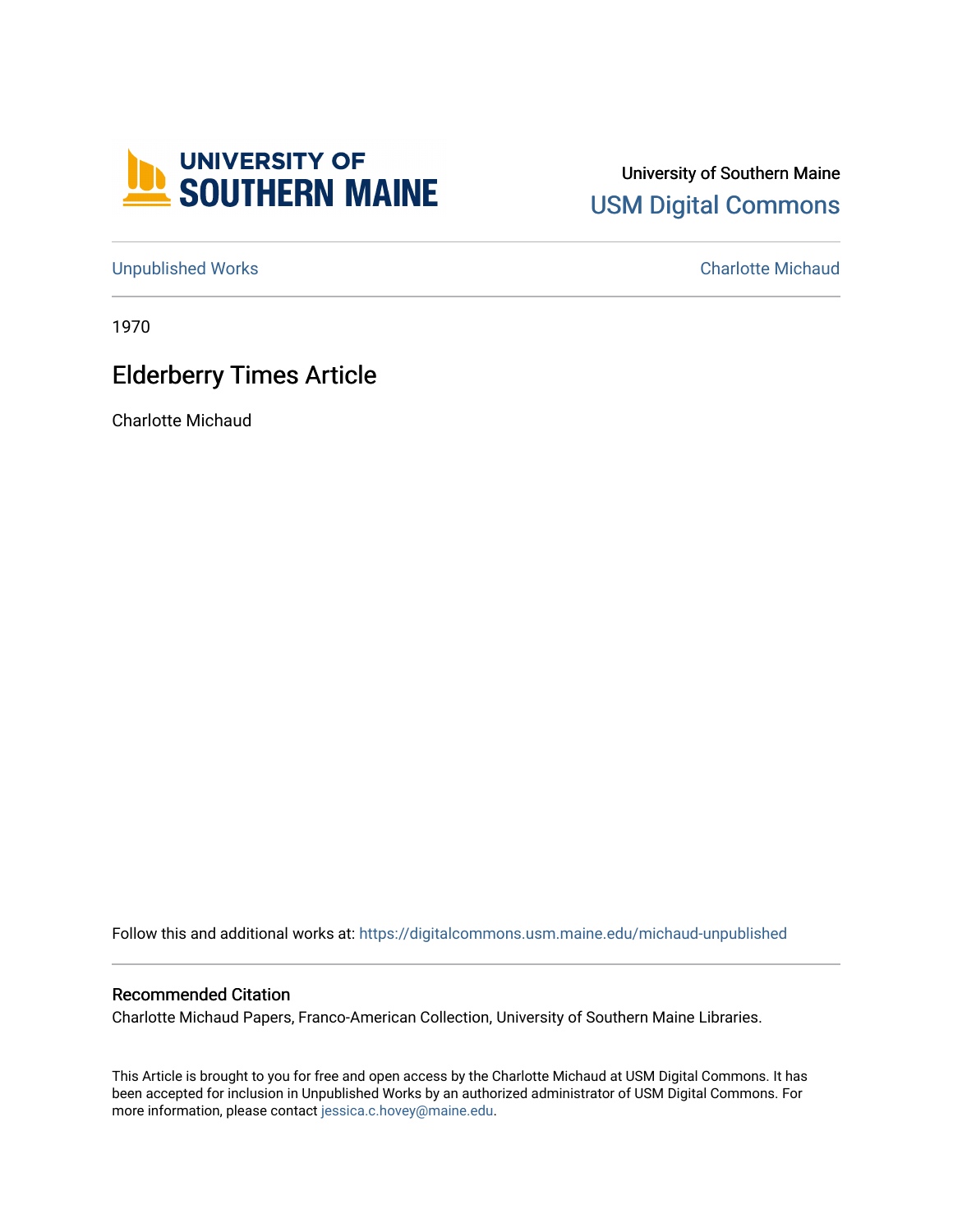$\gamma$  r  $[$   $\mu$   $\pi$   $]_+^2$ que j'ecrivais Voici une autre colonne **EEIILE** pour le Bulletin de *y a* b. leait Federation Franco-Americaine en 1970, peu apres un congres tenu a Auburn et Lewiston cette meme annee sous les auspices du Comite de Vie Francaise en Amerique. j'avais fait la publicite pour cet evenement et ecrit avait publis un article au sujet des Franco-Americains de nos deux villes pour le programme-souvenir publie a cette occasion.

I woored by Eldenberry Times were know

Dans le Bulletin de la Fede publie peu apres, je racontais l'inci dent suivant:

J'ai danse l'autre soir. Si vous saviez comme ca faisait longtemps que cela m'etait arrive! Le monsieur qui me demanda me prita à a l'improviste. Une danse avait ete oganisee. L'orchestre jouait depuis quelque temps. les danseurs etaient presents. Mais ... personne ne dansait.

Le monsieur qui avait ete charge de cet evenement se tenait la pres de la porte, et, comme j'entrais pour voir comment ca reussissait, cette danse, il me demanda: "Voulez-vous danser?" Comment savait-il si je savais danser? Il ne me connassait geu. Il ne savait pas que je suis nee avec des pieds dansants. J'ai etudie cet art depuis mes premieres annees sur pied. J'ai evolue de toutes les facons que divers maitres ont cinventees au cours des annees: du cote artistique comme du genre populaire... Mais,...il y a bien longtemps de Ex tout ca!

Avec les annees, j'ai cesse de danser. Pourquoi? Je ne sais plus, mais j'ai toutjours observe. J'ai toujours suivi les progres ou les variete de cet art. J'ai ecrit des colonnes et des colonnes sur le sujet.

Si mon monsieur avait su tout cela, il ne m'aurait jamais demande. Et peut-etre, encore. Il voulait tant que sa soiree reussisse... et j'etait la tout pres.

Il etait grand, et je ne le uis pas. Personne autre ne dansait, alors nous etions la tous deux a l'inspection de tous ceux qui,dans une salle presque pleine, n'avaient autre chose a faire que denous observer.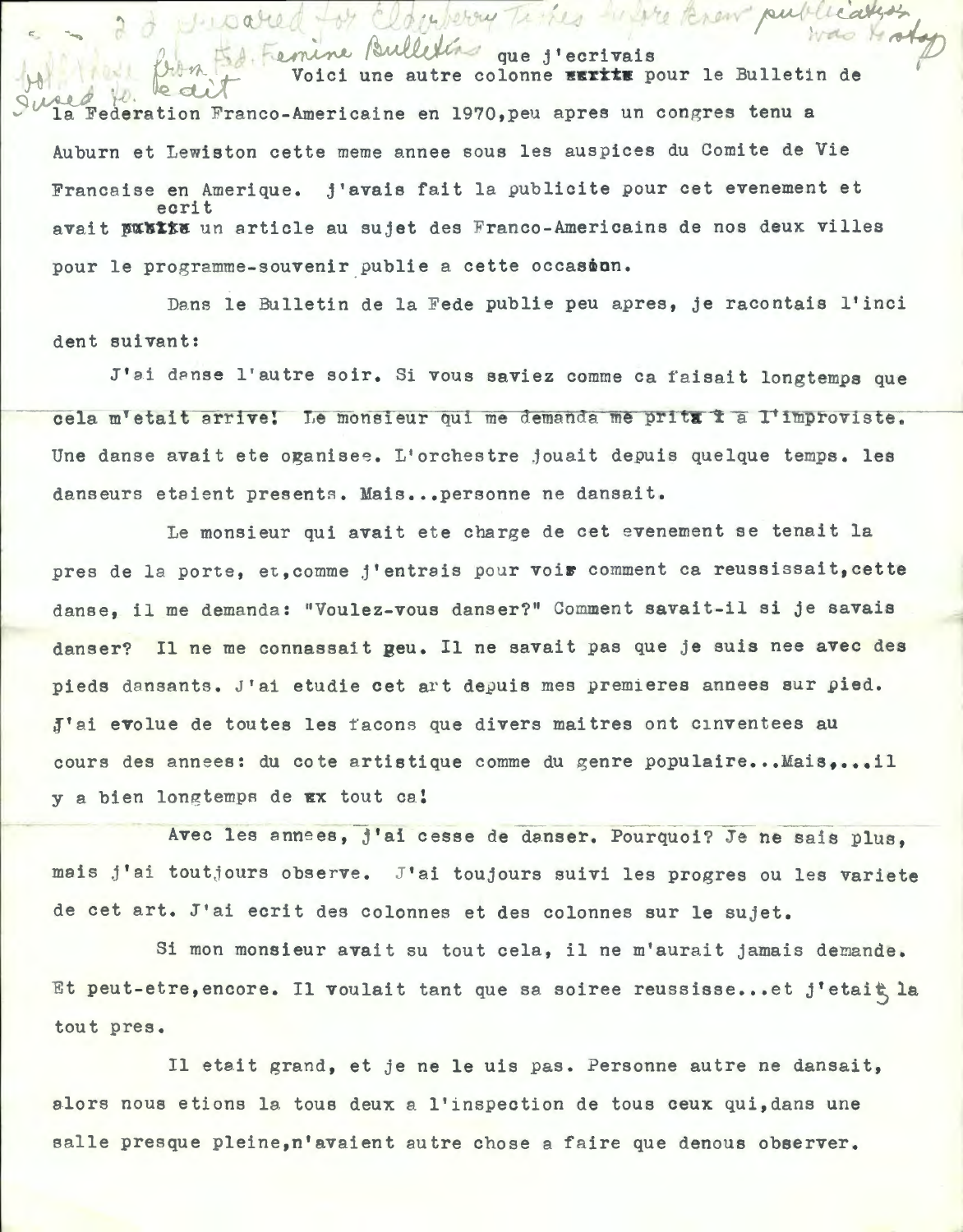BATE§ COJLLEGE



LEWISTON, MAINE 04240

**OFFICE .OF DEVELOPMENT** 

To Bates Friends of Music:

The Bates College Choir will present the Christmas portion (Part I) of George Frederick Handel's Messiah as its major winter production.

We hope you will join us at one of the performances<br>seventy-voice choir and chamber orchestra. The by the seventy-voice choir and chamber orchestra. first will be at St. Patrick's Roman Catholic Church, 220 Bates Street, Lewiston, Sunday, 2 December at 3:00 p.m. The second will be Friday, 7 December, at 8:00 p.m. in the Bates College Chapel. Tickets for adults are two dollars and for students, one dollar.

Since many Bates students are expected to attend Friday night's performance at the College, seating will be limited. We suggest, therefore, that you plan to attend the St. Patrick's performance if you can, to take advantage of the Church's larger capacity.

Please indicate your choice on the reservation form, along with instructions as to whether you would like tickets for the other performance if your first choice is filled. Checks should be made payable to Bates College. If you want us to mail your tickets to you, please enclose a stamped, self-addressed envelope; otherwise your tickets will be held for you at the door.

Sincerely yours,

David C. Halnes elopment Officer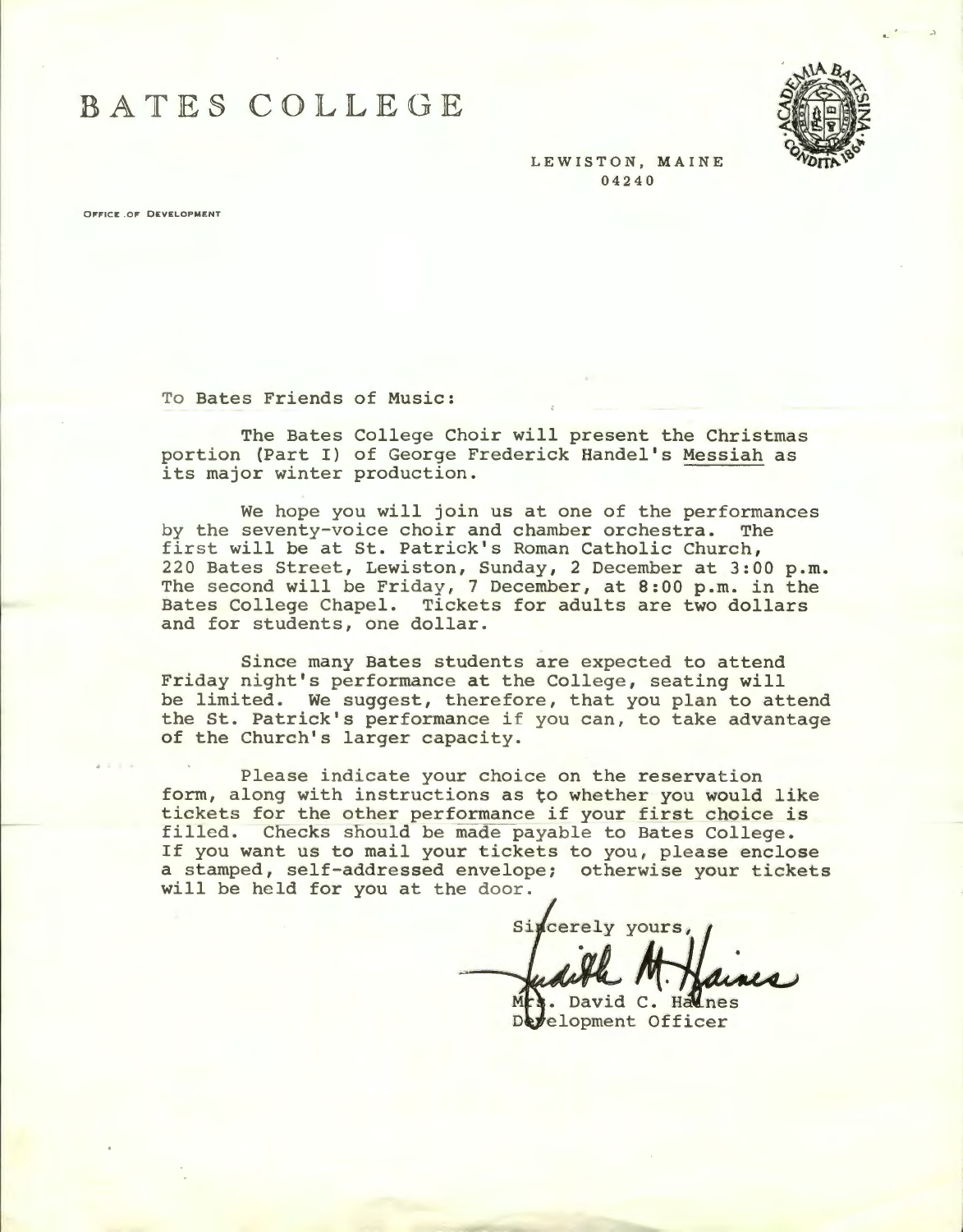onel role difficile, lan danse, dite sociale.xx impose a la femme! Il lui faut suivre, sans savoir d'avance ce que monsieur va decider de faire. J'ai trebuche quelque peu aux premiers pas, puis j'ai reconnu une facon de danser des jours passes. where of pathtroom good patiety and land some after of

Le monsieur prit confiance quand il s'apercut que je le suivais avec plus d'ainsance: alors il s'est lance dans une facon de faire avec un certain eclat...et j'ai suivi..voulant rire un peu moi-meme.sachant comme nous devions etre ridicules pour les jeunes qui nous nous sweions wrew eisixulwa poue lwa iwunwa gui nous observaient.en attendant que la musique devienne plus a leur gout. Al privista cessi (5)

On danse aujourd'hui. C'est-a-dire, on se tremousse. Nous le faisions aussi dans mon jeune temps, mais, du moins, on restait ensemble. S'ils savaient le charme qu'il v a de danser les gras dans les gras. le corps suffisamment proche pour ressentir les memes wibrations. Pas besoin

de parler, on se comprend...

- Format Monday Company

 $\label{eq:1} \frac{1}{\|x\|}\frac{\partial}{\partial x}\frac{\partial}{\partial x}\left(\frac{\partial}{\partial x}\right)\left(\frac{\partial}{\partial x}\right)=0.$ **THE ST** 

**Continued for the continued** Dieu, qu'il me plait de ne as etre jeune, de nos jours!

ing to the bas on this and the son levitin tests princes are thy is not on the leader of the control in the control of the control of the control of the control of the control of the control of the control of the control of the control of the control of the control of the control of the (7) The said not consider the Answer months at A said to  $\sim$   $\frac{1}{2}$ yse for the same at these ad not bing no file possed fazed many To ILA CB)

Advert Follow which have

a di .<br>Alta prisulation della provincia della primatica della della distanza della distanza della distanza della  $\frac{1}{2}$   $\frac{1}{2}$   $\frac{1}{2}$   $\frac{1}{2}$   $\frac{1}{2}$   $\frac{1}{2}$   $\frac{1}{2}$   $\frac{1}{2}$   $\frac{1}{2}$   $\frac{1}{2}$   $\frac{1}{2}$   $\frac{1}{2}$   $\frac{1}{2}$   $\frac{1}{2}$   $\frac{1}{2}$   $\frac{1}{2}$   $\frac{1}{2}$   $\frac{1}{2}$   $\frac{1}{2}$   $\frac{1}{2}$   $\frac{1}{2}$   $\frac{1}{2}$  for the pulled for all of up.

to conquise controlled

ad fort the country and some gast

timesmaders axulsi a da saonid . T vrbeamhed - nume commenced the State and Can enthusiated

 $W \subset \mathbb{C}_0$ 

annot der fleg bal. 28 stip vergan mit ben ein mit eine valsame is einstellen war an einer am **CONTRACTOR**